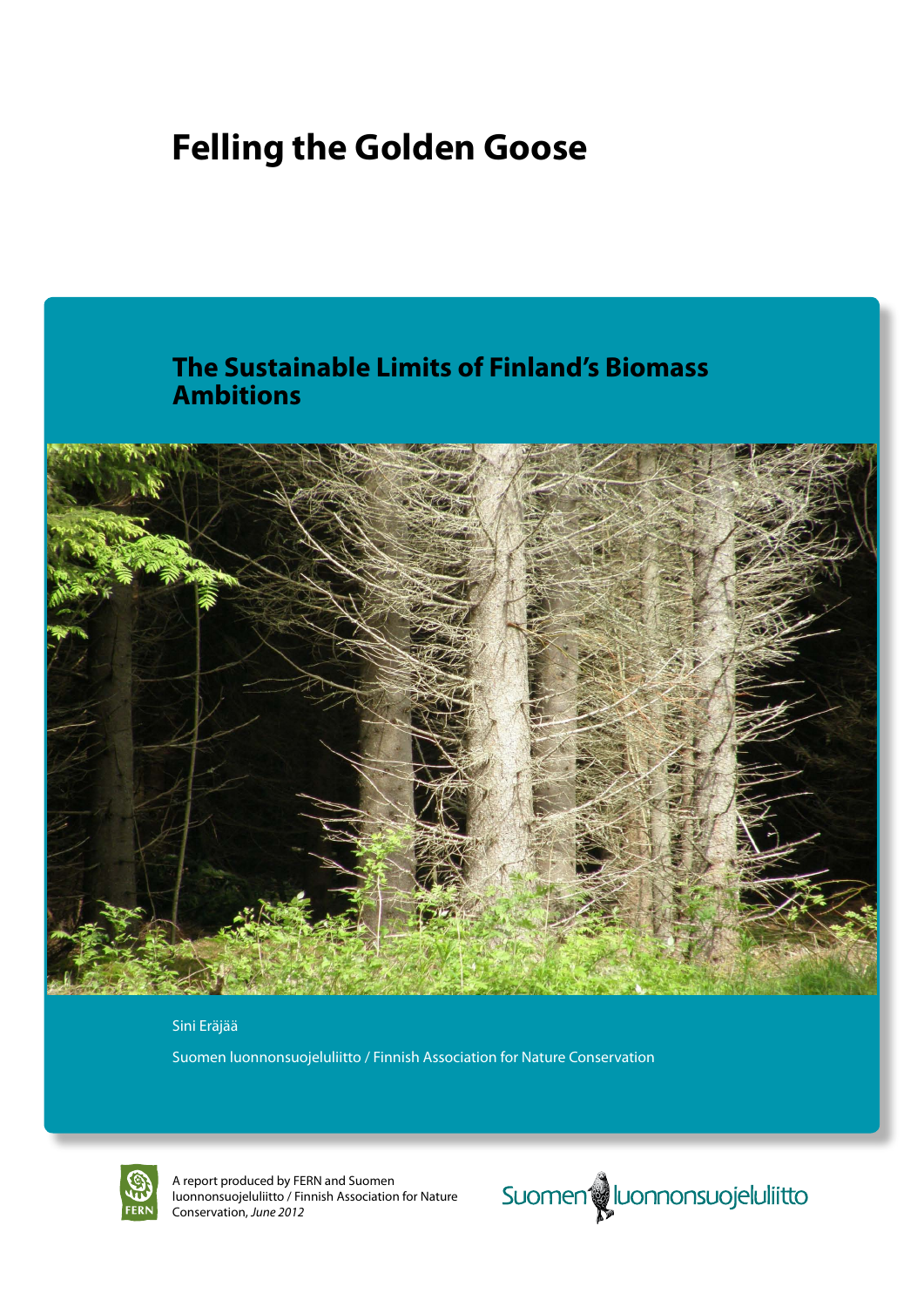Author: Sini Eräjää

Cover photo: Flickr cc

This report was prepared with the financial assistance of the Dutch Ministry of Infrastructure and Environment and the European Commission. The views expressed do not however imply the expression of any opinion on the part of any of the donors. The donors are not responsible for any use of the information contained within this report.

ISBN: 978-1-906607-26-5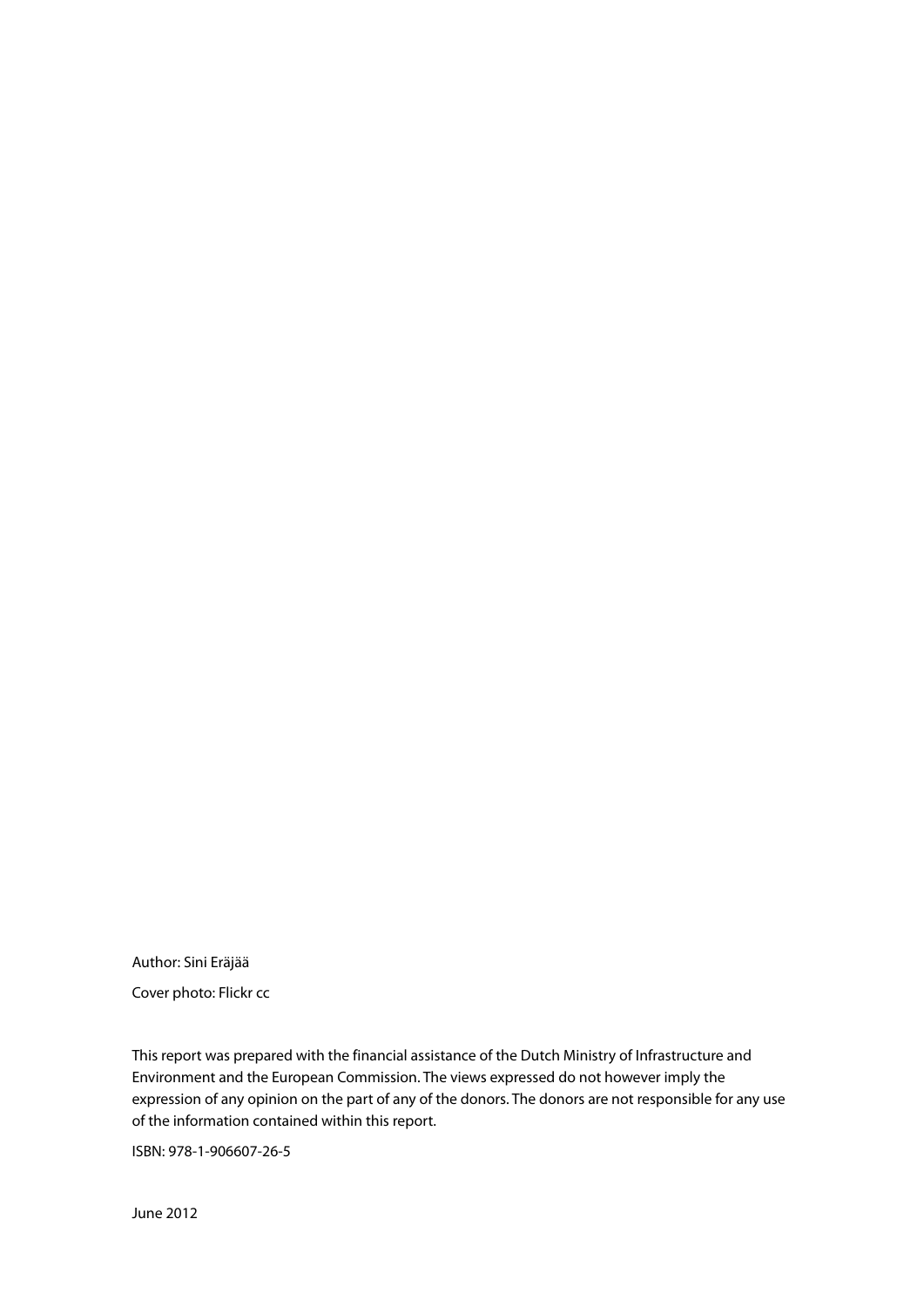# **Table of contents**

| <b>List of abbreviations</b> |                                                                                 | 4  |
|------------------------------|---------------------------------------------------------------------------------|----|
|                              | <b>Foreword</b>                                                                 | 5  |
| 1.                           | <b>Biomass situation and availability</b>                                       | 6  |
|                              | Table 1. Wood fuel consumption in energy generation in Finland, PetaJoules (PJ) | 6  |
|                              | Table 2. Consumption of forest chips in 2010                                    | 7  |
| 2.                           | <b>Biomass sustainability criteria</b>                                          | 10 |
| 3.                           | Analysis and problems with sustainability                                       | 11 |
| 4.                           | Key recommendations for policy makers                                           | 15 |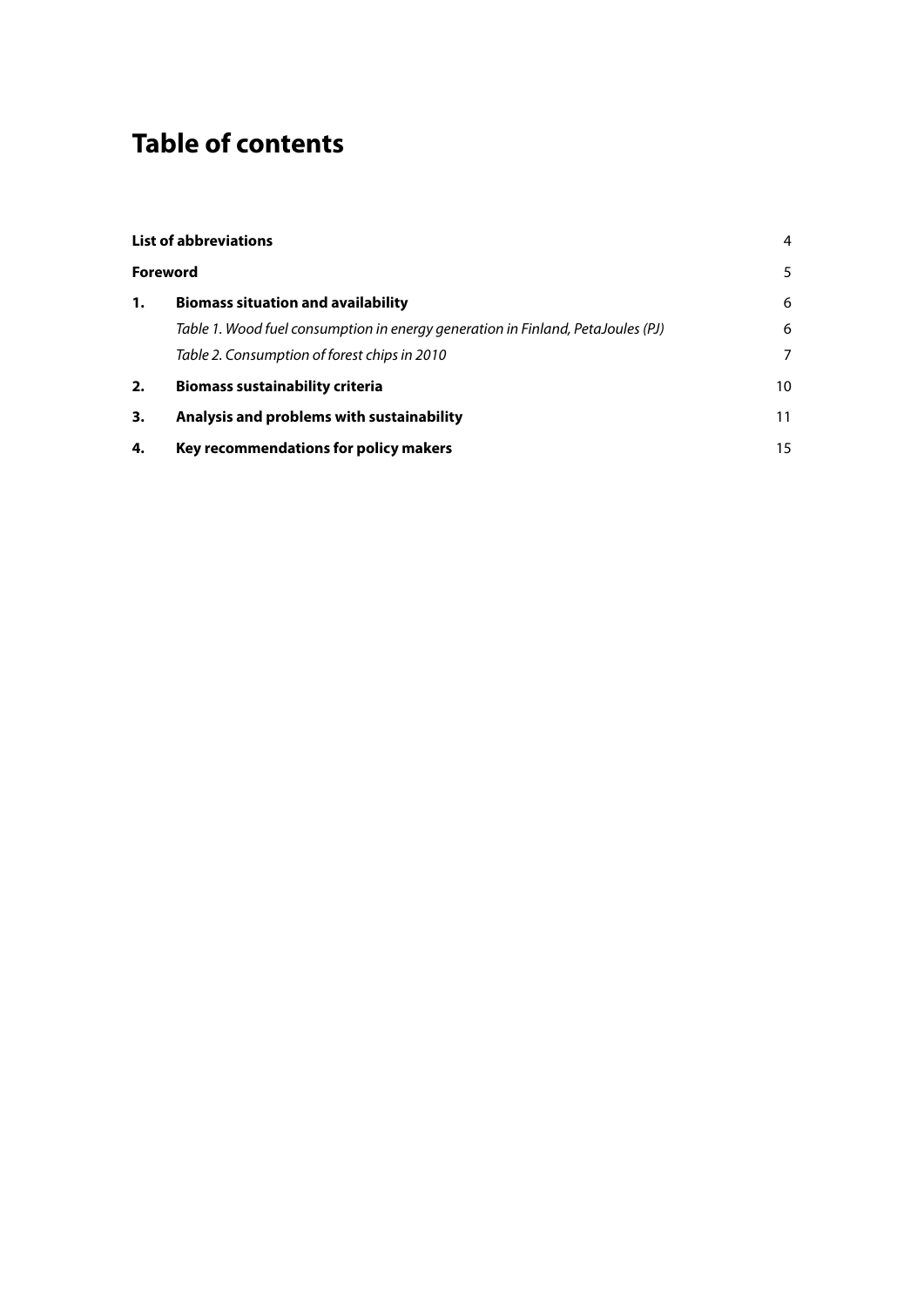## <span id="page-3-0"></span>**List of abbreviations**

| <b>CHP</b>  | combined heat and power                           |
|-------------|---------------------------------------------------|
| EU          | European Union                                    |
| <b>PEFC</b> | Programme for Endorsement of Forest Certification |
| RED         | Renewable Energy Directive                        |
| TWh         | terawatt hours                                    |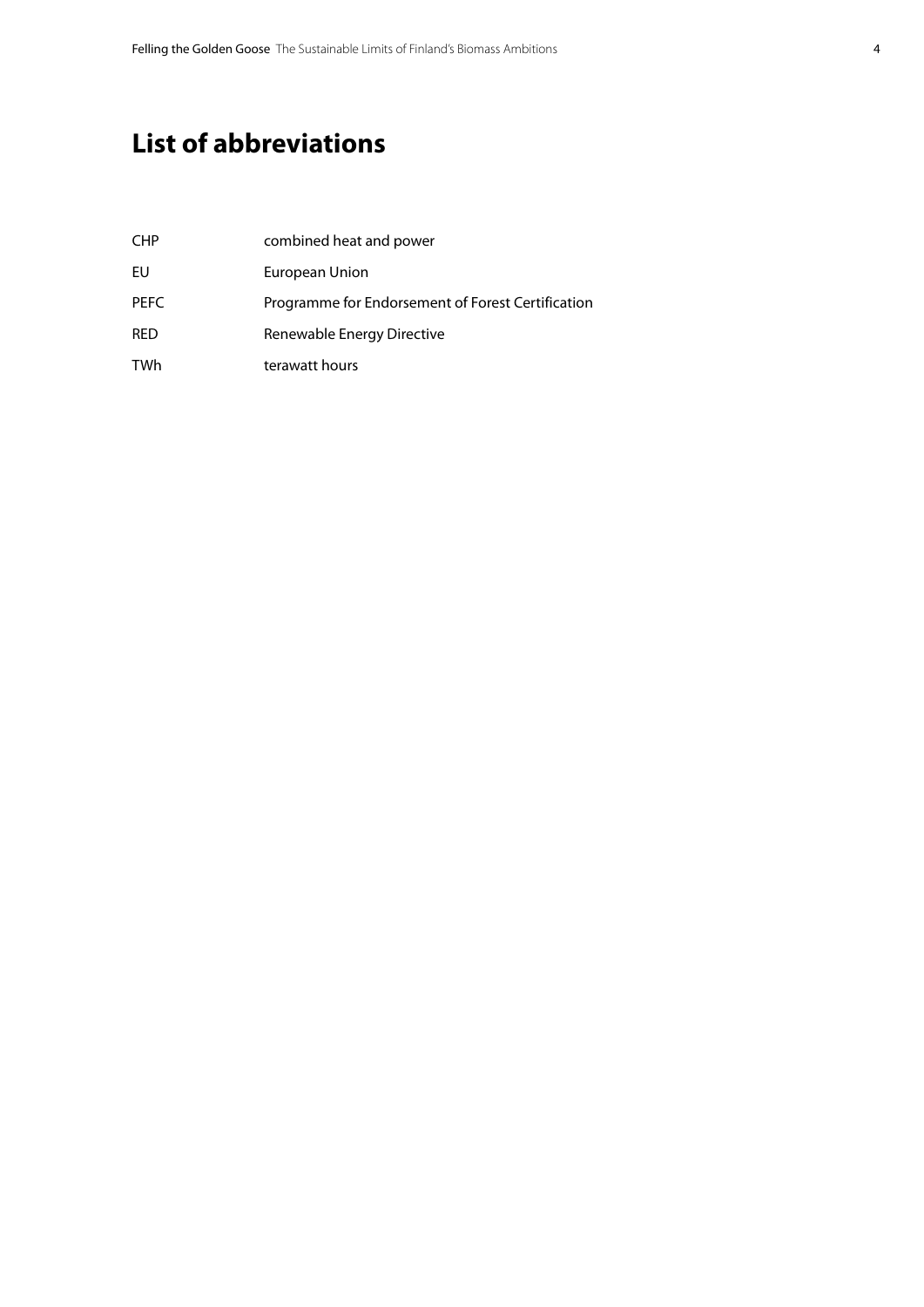### <span id="page-4-0"></span>**Foreword**

Finland is a forerunner in the use of biomass for energy, and has extensive forest areas that are intensively used. For decades, all efforts have been concentrated on maximising wood production, and Finnish forests contain more woody biomass than ever.

However, even in countries like Finland there are limits to what forests can sustainably supply. Those limits are close to being reached, if they have not already been crossed. The biodiversity of forests is declining and even though effort has been made to address this, this has not been enough to reverse the trend. Increasing demand for biomass for energy will exacerbate this decline even further.

Projections of future wood availability indicate that Finnish forests should be able to provide sufficient to achieve the country's 2020 targets for renewable energy; but beyond 2020 it is difficult to predict whether forests will be able to meet the needs of the Finnish forestry and energy sector *plus* the possible needs of other European countries.

This report sets out to highlight aspects of increasing biomass use that are less discussed but not any less important. Finland is a country with a strong influence on forest policies in the European Union (EU) and a country that likes to portray itself as forerunner in sustainable forest management, so we feel that these issues are relevant to all EU member states.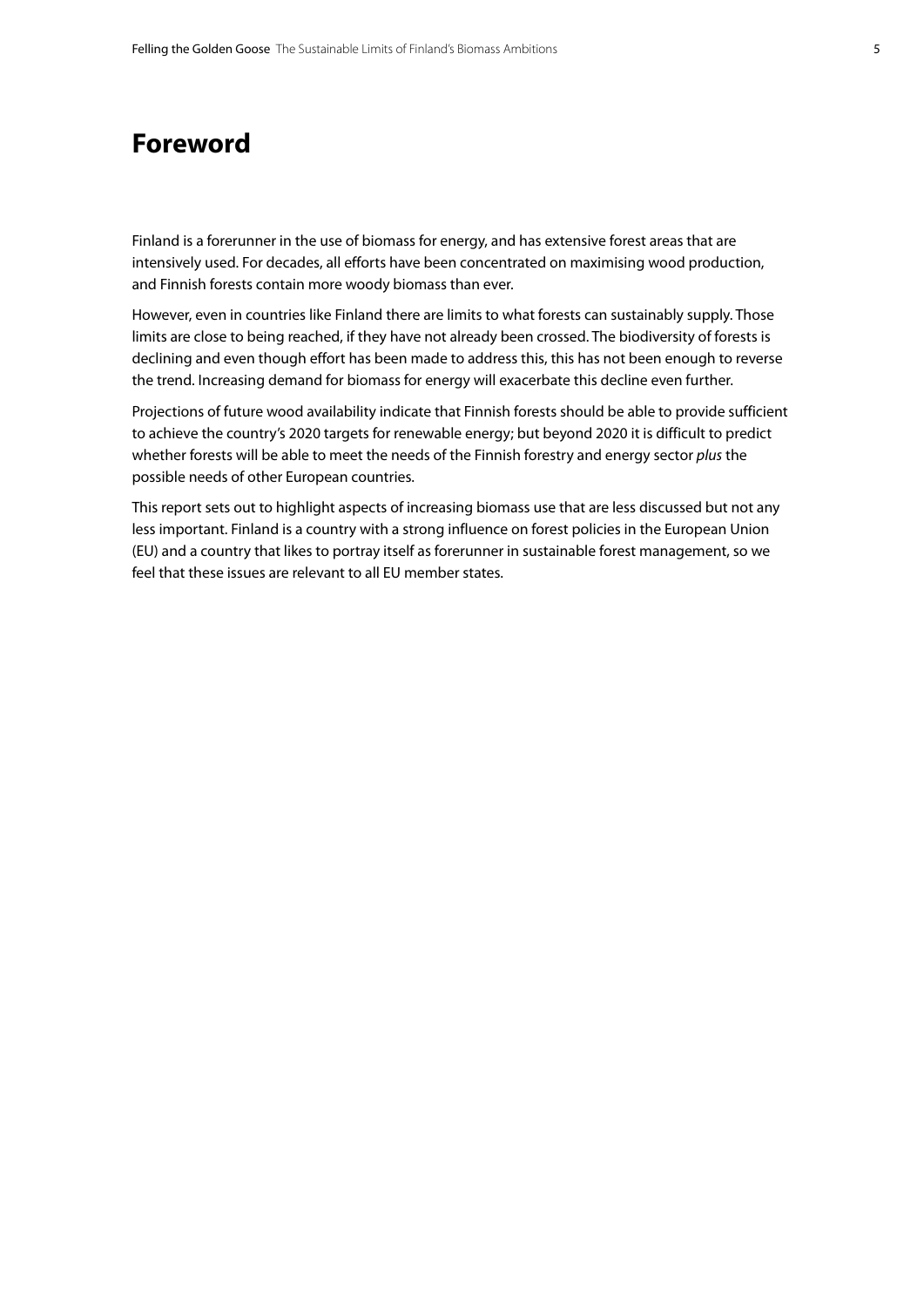### <span id="page-5-0"></span>**1. Biomass situation and availability**

Biomass from forests is the most important source of renewable energy used in Finland. In 2006, 24 per cent of the energy used in Finland was from renewable sources, most of which (21 per cent of all energy consumption) was from woody biomass. Other renewable energies comprised only three per cent of overall energy consumption.<sup>1</sup> More than half of the woody biomass used for energy consisted of waste liquors and other by- and waste products from forest industries. This makes Finland's renewable energy policy very dependent on the overall development of its paper and pulp industry. More detail about the use of wood for energy is shown in Table 1.

| <b>Fuel</b>                                                           |     | 2010(PJ) |
|-----------------------------------------------------------------------|-----|----------|
| Waste liquors and other by- and waste products from forest industries | 161 | 139      |
| Heating and power plants                                              | 99  | 111      |
| Industrial chips                                                      | 7   |          |
| Forest chips                                                          | 22  | 45       |
| Sawdust                                                               | 13  | 13       |
| <b>Bark</b>                                                           | 54  | 42       |
| Others                                                                | 3   | 4        |
| Small scale combustion                                                | 55  | 63       |
| <b>Total</b>                                                          | 315 | 312      |

**Table 1. Wood fuel consumption in energy generation in Finland, PetaJoules (PJ) 2**

Finland's goal is to produce 38 per cent of its energy from renewable energy sources by 2020 as a part of the EU renewable energy target. For the most part, Finland aims to reach this target by increasing the use of wood fuel, especially the use of forest chips (forest residues)<sup>3</sup> in heating and power plants. The aim is to increase the annual consumption of forest chips in heating and power plants from about 5 million m<sup>3</sup> in 2009 to 13.5 million m<sup>3</sup> by 2020,<sup>4</sup> which corresponds to 25 terawatt hours (TWh) of energy.

In addition, Finland aims to increase the use of biofuels in transportation from practically zero TWh to seven TWh per annum by 2020. The main domestic raw material for biofuels is assumed to be forest chips and residues from the forest industry. In the Renewable Energy Action Plan,<sup>5</sup> an overall target of 15 million  $m<sup>3</sup>$  of forest chips (including the heat and power and the transport sectors) is given, which indicates an assumption that roughly 1.5 million  $m<sup>3</sup>$  of forest chips will go to biofuel production. It is

<sup>1</sup> Suomen virallinen tilasto (SVT): Energiankulutus [verkkojulkaisu]. ISSN=1798-6842. 2006, Energian kokonaiskulutus nousi selvästi. Helsinki: Tilastokeskus [viitattu: 3.2.2011]<http://stat.fi/til/ekul/2006/index.html> .

<sup>2</sup> Metsätilastollinen vuosikirja 2011 (Finnish Statistical Yearbook of Forestry 2011).

<sup>3</sup> Forest chips consist of logging residues like branches and tree tops, stumps and roots, small diameter stems especially from thinning of young stands and also of timber (see Table 2).

<sup>4</sup> Uusiutuvan energian velvoitepaketti-esitys 20.4.2010 [http://www.tem.fi/index.phtml?101881\\_m=98836&s=4265.](http://www.tem.fi/index.phtml?101881_m=98836&s=4265.)

<sup>5</sup> Uusiutuvan energian velvoitepaketti-esitys 20.4.2010 [http://www.tem.fi/index.phtml?101881\\_m=98836&s=4265.](http://www.tem.fi/index.phtml?101881_m=98836&s=4265.)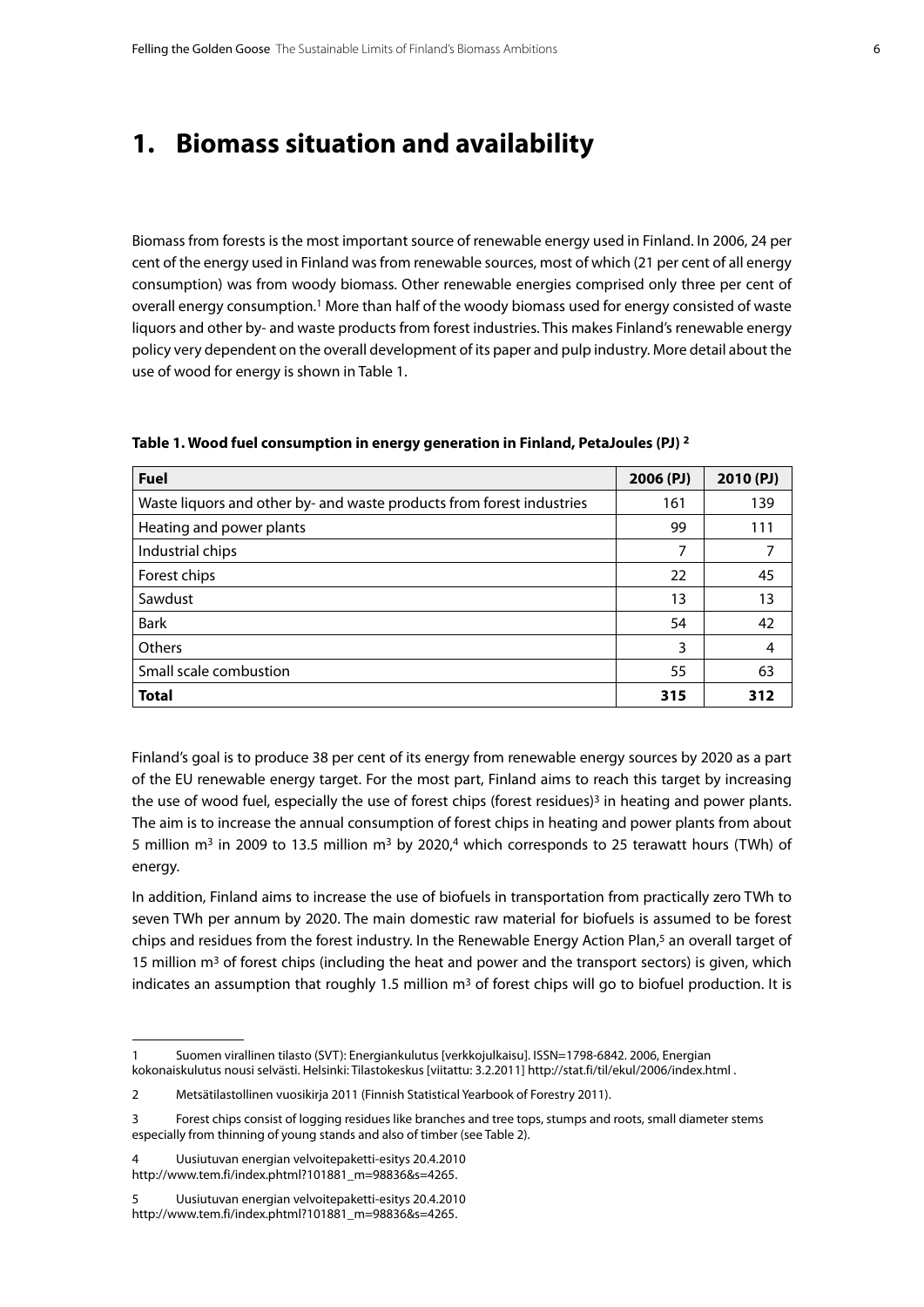<span id="page-6-0"></span>unlikely that this would be enough to cover a seven TWh increase in biofuel production, and it is unclear how much additional pressure this target will subsequently put on Finnish forests.

Even though forest chips do not yet form a substantial part of the wood fuel used for energy, they are seen as the source of wood fuel with the most potential to increase production. Supplies of other sources of wood fuel are directly linked to the production rate of forest industries (pulp, paper, wood products) and so cannot be influenced by energy policies alone. Also, the Finnish overall energy demand is expected to keep rising which makes reaching the 38 per cent renewable energy target even more challenging.

Use of forest chips for energy has been steadily increasing for the past decade. In 2000 only 0.9 million  $m<sup>3</sup>$  of forest chips were used for energy, whereas in 2010 the annual use was already 6.9 million  $m<sup>3</sup>$ .

| <b>Type of forest chips</b>    | $1,000 \text{ m}^3$ | %   |
|--------------------------------|---------------------|-----|
| Small diameter stems and trees | 2,527               | 36  |
| Large-sized timber             | 492                 |     |
| Logging residues               | 2,217               | 32  |
| Small-scale housing            | 671                 | 10  |
| Total                          | 6.909               | 100 |

#### **Table 2. Consumption of forest chips in 20106**

### **Projections for domestic biomass supply**

There have been several projections made by research institutes and consultants, of the availability and possible harvest rates of different types of forest chips. In 2011, the Bio-energy From Forests Programme of the Finnish Forest Research Institute and Technical Research Centre of Finland 7 published a report, comparing five estimates of forest chip availability. These estimates range from circa 14 to 20 million  $m<sup>3</sup>$ per year. They mostly show the government's goal of 15 million m<sup>3</sup> per year by 2020 to be feasible, at least technically.

As previously mentioned, it is still unclear how much woody and other categories of biomass would be used by the new bio-refineries to produce transport fuel. The 15 million  $m<sup>3</sup>$  per year goal for forest chips already includes a 13.5 million  $m<sup>3</sup>$  per year target for forest chips in heating and power plants.

All projections indicate that for the technical potential to be reached, government subsidies will be necessary. One of the projections<sup>8</sup> also highlights potential shortfalls in supply at a regional level, as it is likely that demand will not be evenly spread across the country. Ecological limitations to forest chip harvesting are only considered in one<sup>9</sup> of the projections, which finds nevertheless, that supply will be sufficient.

According to these projections, the available volume of forest chips would comprise of: logging residues; stumps; and small-diameter stems — each making up roughly a third of the total. There is

<sup>6</sup> Metsätilastollinen vuosikirja 2011 (Finnish Statistical Yearbook of Forestry 2011).

<sup>7</sup> Metsähakkeen hankinta- ja toimituslogistiikan haasteet ja kehittämistarpeet. VTT 2564. [http://www.vtt.fi/inf/pdf/](http://www.vtt.fi/inf/pdf/tiedotteet/2010/T2564.pdf) [tiedotteet/2010/T2564.pdf](http://www.vtt.fi/inf/pdf/tiedotteet/2010/T2564.pdf) .

<sup>8</sup> Kärhä ym. 2009 in Metsähakkeen hankinta- ja toimituslogistiikan haasteet ja kehittämistarpeet. VTT 2564. [http://](http://www.vtt.fi/inf/pdf/tiedotteet/2010/T2564.pdf) [www.vtt.fi/inf/pdf/tiedotteet/2010/T2564.pdf](http://www.vtt.fi/inf/pdf/tiedotteet/2010/T2564.pdf) .

<sup>9</sup> Kärhä ym. 2009 in Metsähakkeen hankinta- ja toimituslogistiikan haasteet ja kehittämistarpeet. VTT 2564. [http://](http://www.vtt.fi/inf/pdf/tiedotteet/2010/T2564.pdf) [www.vtt.fi/inf/pdf/tiedotteet/2010/T2564.pdf](http://www.vtt.fi/inf/pdf/tiedotteet/2010/T2564.pdf) .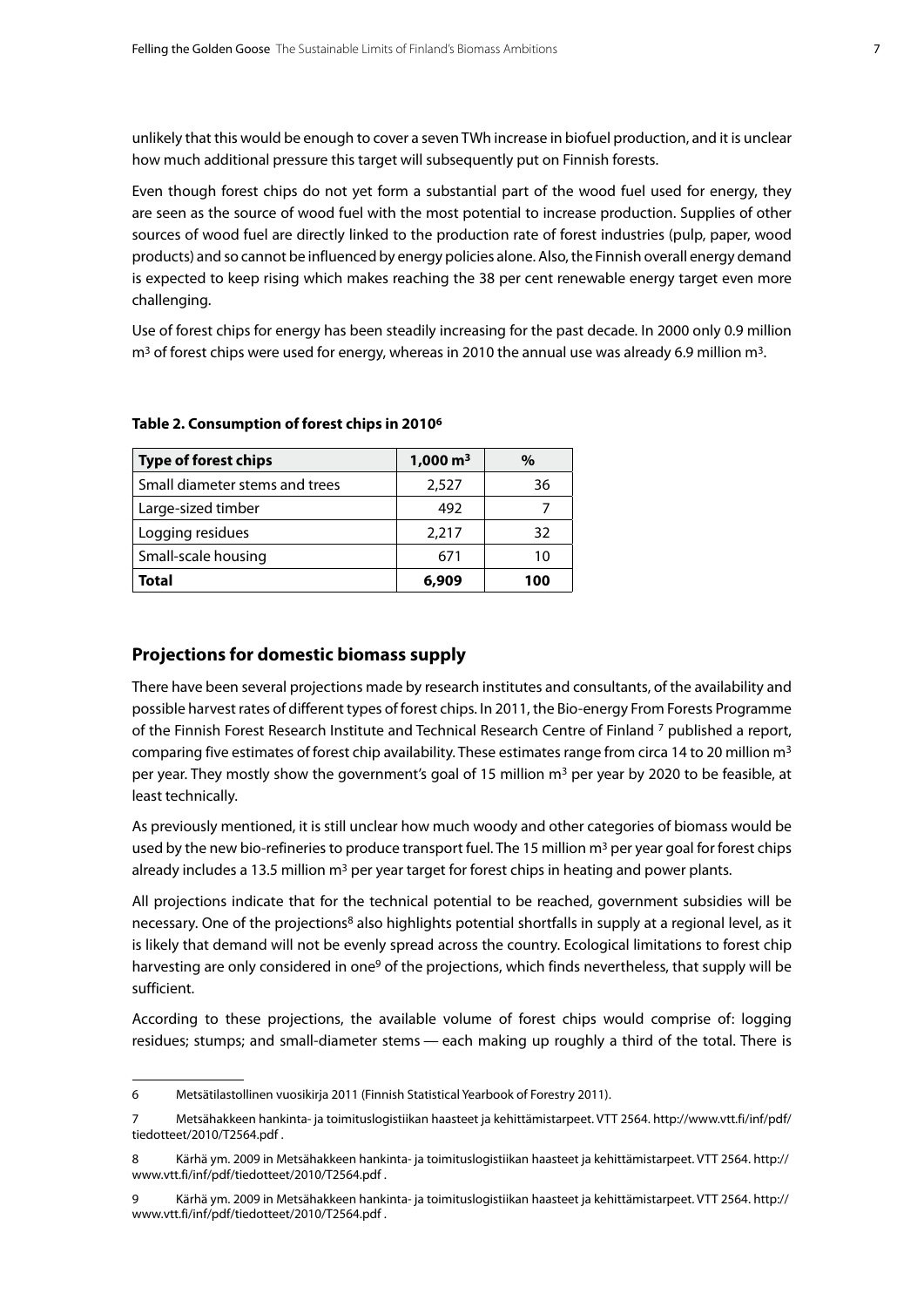most variation in the estimates of availability of small-diameter wood from young forest stands. The amount available for energy use strongly depends on political subsidies and regulations to ensure that small diameter wood is available for the paper and pulp industry in the first place. In all projections, the availability of forest chips is closely linked with the harvesting rate of roundwood.

Even though the various projections give a fairly reliable picture of forest chip availability in Finland, each is based on a set of underlying assumptions, which can be questioned:

- No imports or exports are considered in the projections. Even though it is politically expedient to refer only to domestic supply, in reality imports of wood fuel are already notable, up to 1.5 million  $m^3$  per year in 2010;<sup>10</sup>
- Projections assume a harvesting rate of roundwood that is based either on the harvesting rates of the past few years, or on increased harvesting rates that match the political goals set in the National Forest Programme 2015. A situation where forest industry production decreases year-on-year (and thus the amount of energy produced from by- and waste products also decreases) has not been considered. This would most likely increase the amount of other renewable energies needed to meet the national renewable energy target;
- When estimating whether volumes of wood fuel will be enough to reach the 38 per cent target, overall energy consumption is always assumed to grow as projected in the National Energy and Climate Strategy (2008). No alternative scenarios, based on an ambitious energy-reduction programme, have been explored.
- This clearly shows that projections of biomass availability can be misleading if projections for the forest industry and the energy sector in general are not taken into account. This makes it harder to arrive at a realistic overview of biomass availability, and can lead to inappropriate policy measures.

The year 2009 was a good example of how changes in the industry affect biomass use. Energy use of forest chips hit an all time record high (6.1 million m<sup>3</sup>) at the same time as production of black liquor (down 26 percent), sawdust and other waste products used for energy, were at the lowest level since 2000. This was due to a hard year in the forest industry in general. Even though more forest chips were used for energy than ever, altogether the share of wood-based energy was below average.

### **Information about import and export of biomass**

Finland imports roughly 10–20 million  $m<sup>3</sup>$  of wood each year. Russia is by far the most important country of origin, but Latvia and Estonia also play a major role. The share of imports classified as wood fuel or pellets primarily imported for energy production, has ranged from 0.5 to 1.5 million m<sup>3</sup> per year during 2006–2010.11 A proportion of the roundwood and chips imported for forest industries is likely to end up as energy as well, but more exact estimates are not available.

Imports of wood to Finland dropped in 2008 because of increased tariffs on all roundwood exports by

<sup>10</sup> Puun energiakäyttö 2010. Metsätilastotiedote 16/2011, 3.5.2011

<http://www.metla.fi/tiedotteet/metsatilastotiedotteet/2011/puupolttoaine2010.htm>

<sup>11</sup> Metsätilastollinen vuosikirja 2011 (Finnish Statistical Yearbook of Forestry 2011)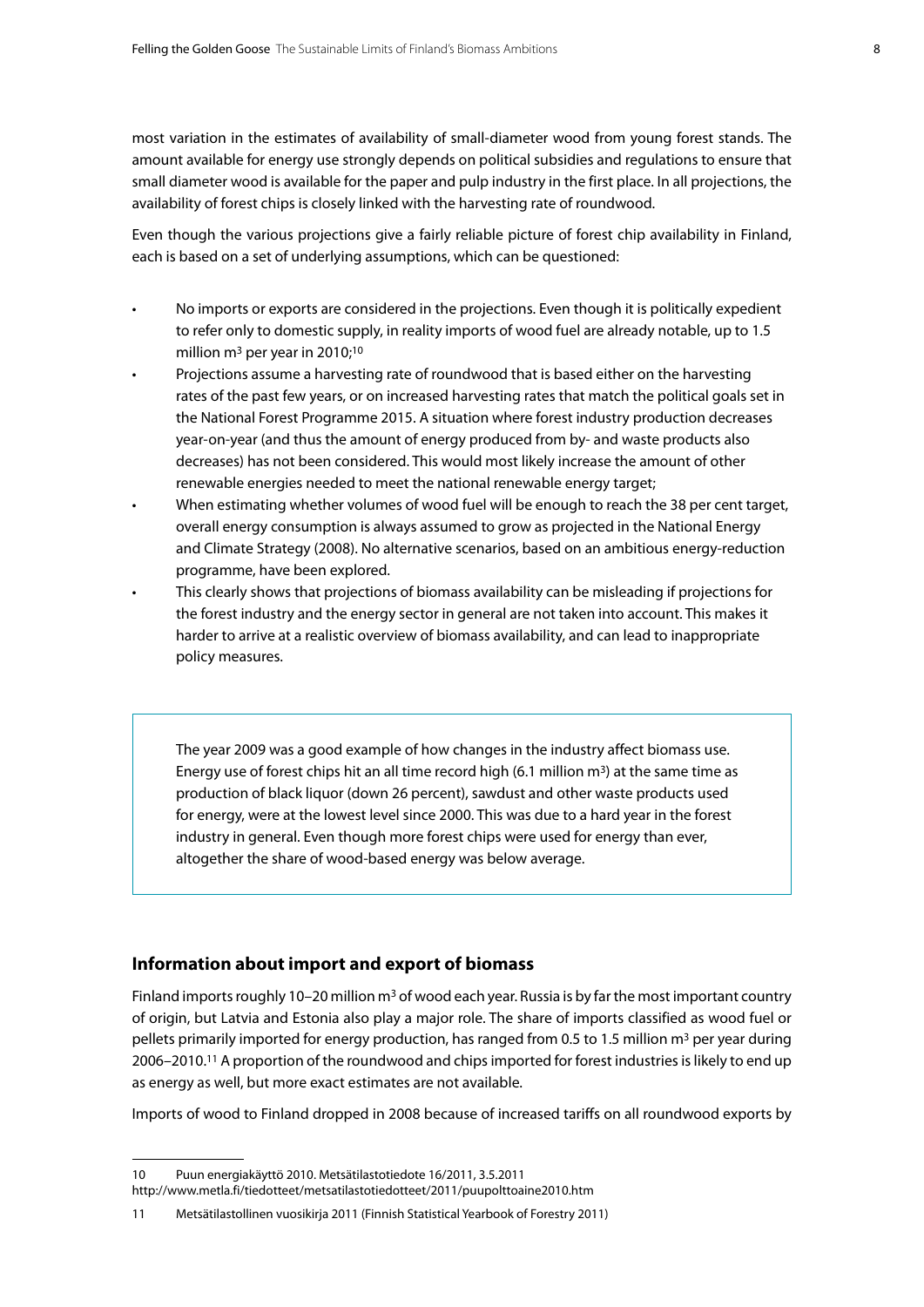Russia. The quality of wood imported has changed from roundwood to chips, and from softwood more to hardwood — because they attract lower duties.

During the last few years, there have been signs of a slight increase in the import of wood fuels and pellets for the energy sector. However, the trend is still not clear and goes against the obvious trend of growing demand for wood fuels from Finnish forests.12 Imports of pellets in 2011 were 14,000 tonnes whereas before 2008 there were practically no imports in the sector. Pellets are mostly (90 per cent) imported from Russia.<sup>13</sup> Fuel wood imports reached a total of 1.5 million  $m<sup>3</sup>$  in 2010<sup>14</sup>, but have since retreated back to a level of 0.2 million m<sup>3</sup> per year.<sup>15</sup>

Even though imports of fuel wood have been growing, Finland has based its targets for wood fuel on domestic supply alone. Nonetheless, it is obvious that wood fuel will be imported from Russia and other countries as long as the transportation distances are manageable and costs lower than in Finland.

Exports of fuel wood from Finland are very small, at only 10,000–20,000  $m<sup>3</sup>$  per year. Exports of pellets have steadily increased during the past decade, but still only amount to about 150,000 tonnes per year. Pellets from Finland are mainly exported to Sweden and Denmark.16

Given all of this, it is hard to get a realistic overview of biomass availability.

<sup>12</sup> [http://www.metla.fi/julkaisut/workingpapers/2010/mwp155.htm.](http://www.metla.fi/julkaisut/workingpapers/2010/mwp155.htm)

<sup>13</sup> [http://www.metla.fi/metinfo/tilasto/julkaisut/mtt/2012/puupelletit11.pdf.](http://www.metla.fi/metinfo/tilasto/julkaisut/mtt/2012/puupelletit11.pdf)

<sup>14</sup> Puun energiakäyttö 2010. Metsätilastotiedote 16/2011, 3.5.2011

<http://www.metla.fi/tiedotteet/metsatilastotiedotteet/2011/puupolttoaine2010.htm>

<sup>15</sup> Metsätilastollinen vuosikirja 2011 (Finnish Statistical Yearbook of Forestry 2011).

<sup>16</sup> [http://www.metla.fi/metinfo/tilasto/julkaisut/mtt/2012/puupelletit11.pdf.](http://www.metla.fi/metinfo/tilasto/julkaisut/mtt/2012/puupelletit11.pdf)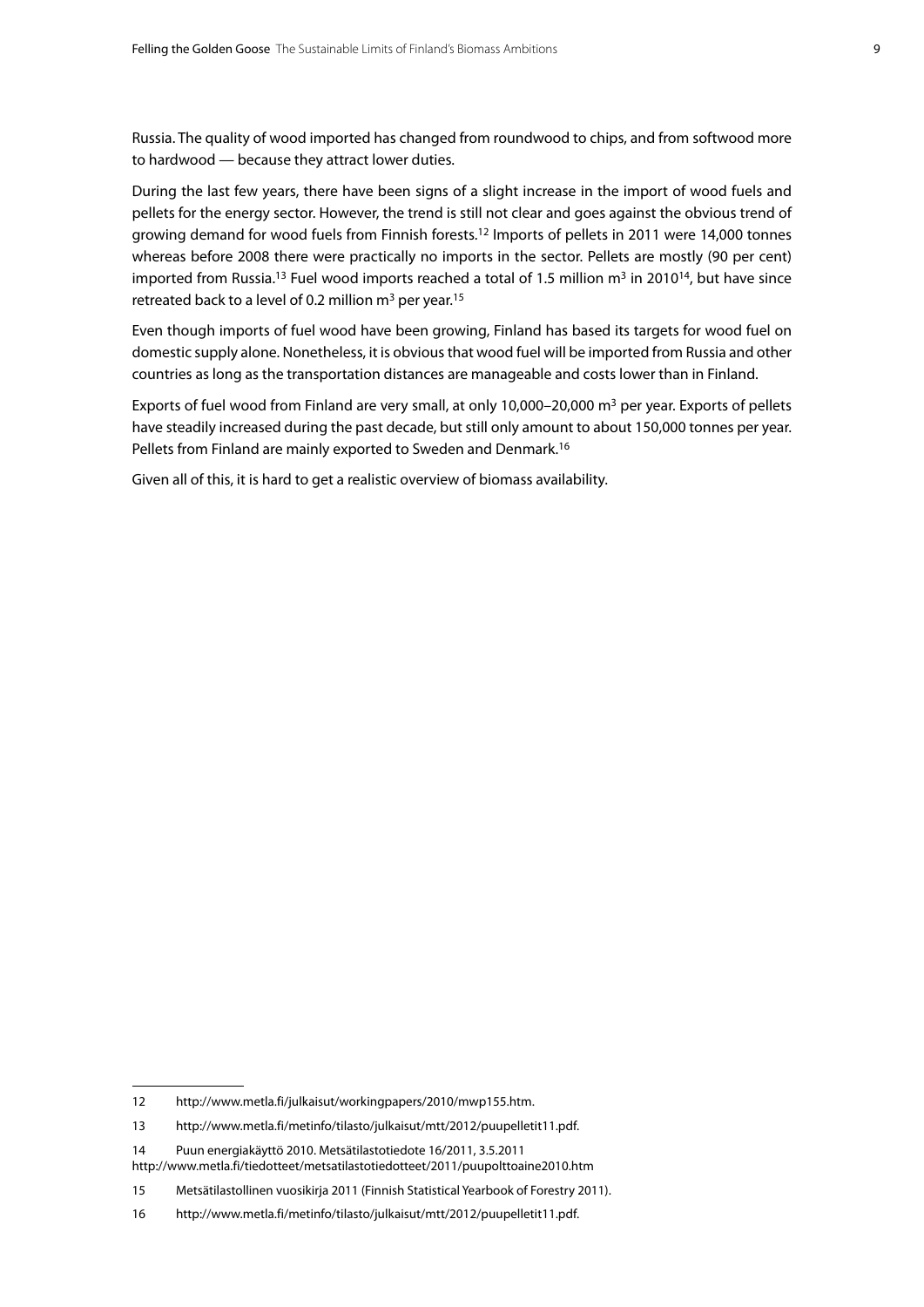### <span id="page-9-0"></span>**2. Biomass sustainability criteria**

Finland has no national scheme of sustainability criteria for biomass or for biofuels. The Renewable Energy Directive (RED) and its sustainability criteria for biofuels have been implemented with a law that came into force in January 2011.17 With reference to sustainability criteria, the law simply states that biofuels and their raw materials should fulfil the sustainability criteria described in the Directive. Compliance with measures described in the criteria must also be ensured.

Legislation to implement the sustainability criteria in RED (articles 17–19) has been in preparation since the beginning of 2011, but it is unclear when it will come into force and what its exact content will be. However, it seems Finland believes it crucial to ensure that the interpretation of so called no-go areas (article 17(3)) and land use change (article 17(4)) will not bring any new requirements for forest management.

Thus, until the new law on sustainability criteria comes into force even the sustainability criteria for biofuels will remain poorly implemented, and no national schemes will have been developed. Unsurprisingly, there have also been no suggestions of, or any official reference to, the need for separate sustainability criteria for biomass.

In fact, Finland has actively and strongly opposed any sustainability criteria from the Commission for solid and gaseous biomass. Finland has, for example, argued that such sustainability criteria would bring no additional value but only increase the administrative burden on biomass production. They also argue that biomass for energy should have no specific criteria, but that sustainability should instead be ensured through the implementation of sustainable forest management, for which there are already many policy mechanisms in place. According to Finland, in forestry at least, sustainability is already under control.18

If there will be binding sustainability criteria for biomass, Finland would like to see the criteria match existing forest certification schemes like the Programme for Endorsement of Forest Certification (PEFC). This is important as 95 per cent of Finnish forest cover is already certified. So far PEFC and other forest management schemes do not match with even the biofuels sustainability criteria so the certification schemes would need to adopt major changes to be able to deal with the emissions balance of, for example, biofuels and biomass production.

In summary, the debate concerning sustainability criteria for biomass or biofuel has focused more on interpreting the requirements of the Directive as specifically as possible, rather than trying to come up with national initiatives to guarantee sustainability. Even so, it is still unclear what the interpretation will be and what the possible law on sustainability criteria for biofuels will look like.

<sup>17</sup> <http://www.finlex.fi/fi/esitykset/he/2010/20100197> (in Finnish)

<sup>18</sup> Letter to DG Energy 9 Feb 2012: Finland's input to the discussion on the need for sustainability criteria for solid and gaseous biomass.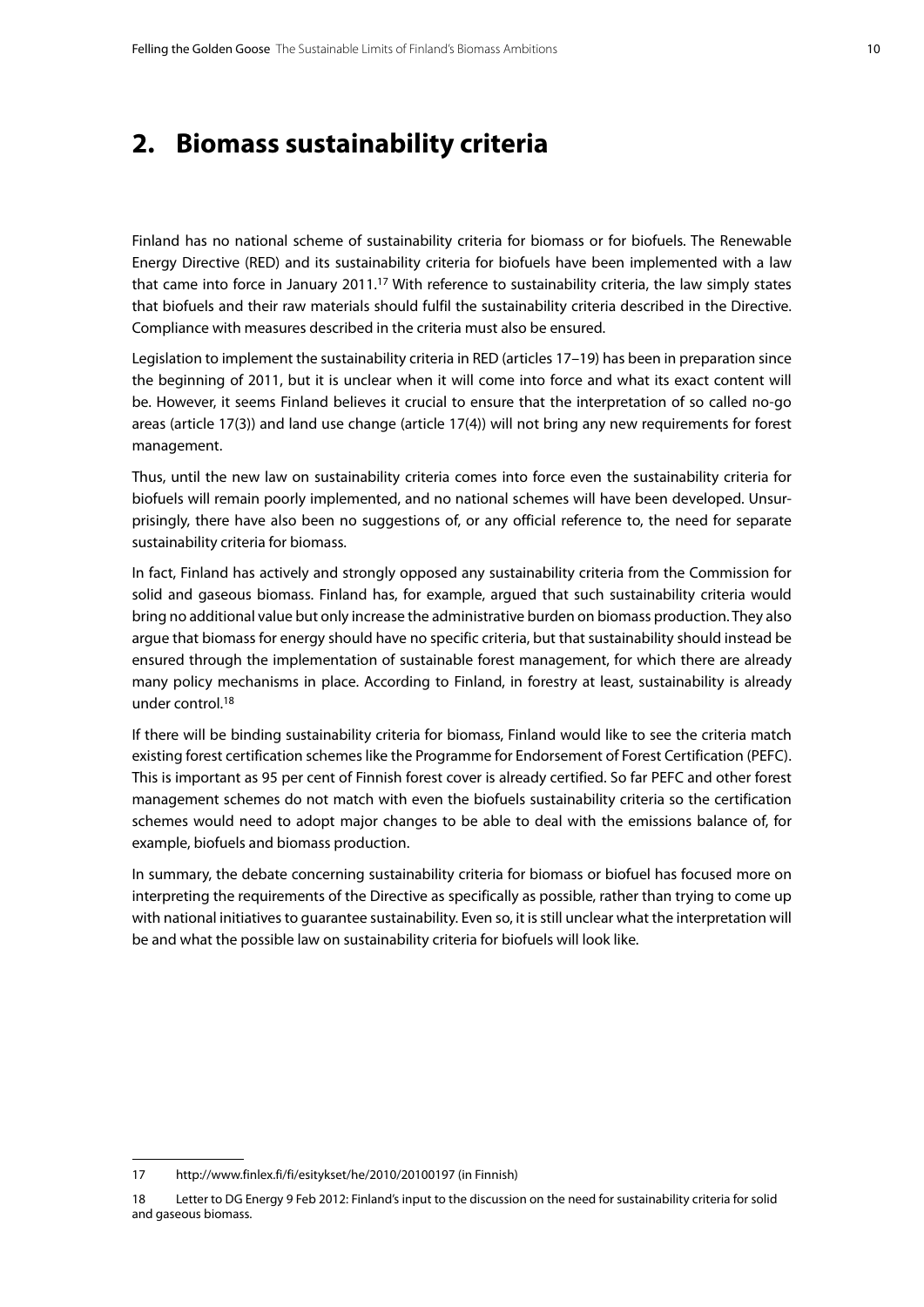### <span id="page-10-0"></span>**3. Analysis and problems with sustainability**

### **Problems with sustainability: biodiversity**

Energy wood harvesting has been the subject of many research projects in Finland during the past decade. Most research has focused on technology and the economics of harvesting, and effects on forest health. There has been less research on the biodiversity impacts of energy wood harvesting, and in particular the impact on biodiversity of stump removal are poorly understood.

Nonetheless, enough research exists to give an idea of the effects on forest and soil biodiversity. For example, existing Finnish and Scandinavian research<sup>19 20 21</sup> 22 has indicated the following concerns:

- The lack of dead wood is the single most important reason for forest dwelling species to become endangered in Finland. If the amount of dead wood in managed forests should further decrease as a result of energy wood harvesting, this will result in increasing threats;
- Many endangered species are particularly dependent on coarse dead wood, but as dead wood has become scarcer in commercial forests, man-made dead wood like logging residues and stumps have come to provide an important habitat for endangered species;
- Removal of logging residues affects the temperature and moisture conditions in the soil; the amount of biomass available as nutrient source; soil acidity; and by these means, affects the soil fauna;
- The long-term effects of the removal of organic substances on soil fauna, structure and function of forest soils, are still far too poorly understood;
- Stumps serve as a breeding ground and habitat, in particular for many insects. Stump harvesting might result in harvesting of these populations.

Research suggests that in particular stump removal; possible intensification of forestry; and increased use of currently unexploited areas due to energy wood harvesting, have the potentially biggest negative impacts on forest biodiversity — which is already in decline.

### **Problems with sustainability: climate**

A recent study<sup>23</sup> commissioned by the Ministry of Environment looked at the emission reductions attributable to energy wood from Finnish forests. It found that the reduction is likely to be much smaller than so far assumed, if all changes in carbon stocks are accounted for.

Increasing the energy wood harvest will lead to a significant reduction in soil carbon stocks during the next decades, when action for climate change mitigation is most crucial. The research estimates that if the harvesting of energy wood rises to meet current targets, the carbon sinks of forests will decrease by 6.2 million tonnes of  $CO<sub>2</sub>$  a year by 2020.

<sup>19</sup> Laitila, J., Asikainen, A. & Anttila, P. 2008. 1. Energiapuuvarat. Ss. 6-12 julkaisussa: Kuusinen, M., Ilvesniemi, H. (toim.) 2008. Energiapuun korjuun ympäristövaikutukset, tutkimusraportti. Tapion ja Metlan julkaisuja. [Verkkodokumentti]. Saatavissa [www.metsavastaa.net/energiapuu/raportti.](www.metsavastaa.net/energiapuu/raportti)

<sup>20</sup> Bioenergian tuotannon uudet haasteet Suomessa ja niiden ympäristönäkökohdat. Nykytilakatsaus Suomen ympäristökeskuksen raportteja 11 | 2007.

<sup>21</sup> [http://www.tapio.fi/files/tapio/Eng%](http://www.tapio.fi/files/tapio/Eng)20sivut[/preserving\\_biodiversity\\_in\\_forest\\_bioenergy\\_harvest.pdf](preserving_biodiversity_in_forest_bioenergy_harvest.pdf)

<sup>22</sup> Jonsell, M. & Hansson, J. 2011. Logs and stumps in clearcuts support similar saproxylic beetle diversity: implications for bioenergy harvest. Silva Fennica 45(5).

<sup>23</sup> <http://www.ymparisto.fi/default.asp?contentid=374919&lan=fi&clan=fi.>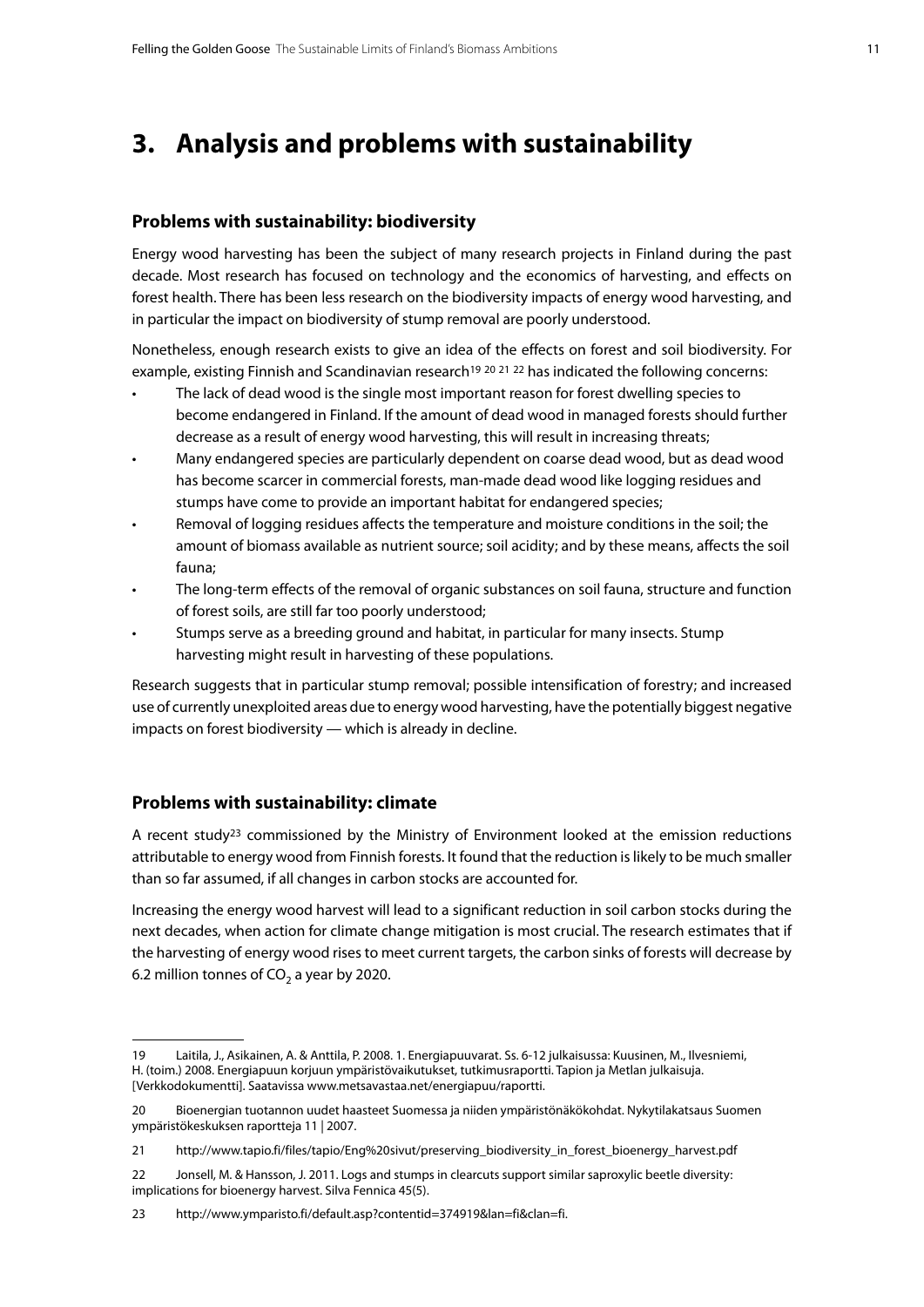If the targets for wood for energy-wood harvest were met, the amount of fossil fuel that could be replaced is equivalent to annual emissions of 7.6–10.7 million tonnes of  $CO<sub>2</sub>$  (depending on what kinds of fossil fuels would be replaced). But when the reductions in forest sinks due to energy wood harvesting are taken into account, the net emission reductions would only be  $1.4-4.5$  million tonnes of CO<sub>2</sub>. In reality, the emission reductions from woody biomass are much less than the commonly assumed 100 per cent, once the overall impacts are considered. It is also likely that the removal of nutrients due to harvesting logging residues and thinning wood will have a negative impact on the growth of the forests — thereby decreasing the forests' ability to store carbon in the future.

Just how far carbons stocks will be reduced depends on the type of woody biomass used for energy. Using small-sized logging residues that otherwise decay in forests quite quickly, results in smaller and shorter-lasting reductions in the carbon stocks; whereas stump harvesting creates a reduction in the carbon stocks of almost twice the size and duration. Using wood that would have otherwise been used by the forest industry, however, would create no additional reductions in the carbon stock.

It also essential to note that two key factors play a significant role when estimating the emission reductions that can be achieved by wood energy: whether wood is actually replacing (not supplementing) fossil fuel consumption; and what kind of fossil fuel is being replaced.

### **Problems with sustainability: inefficient use of biomass**

Forest chips are mostly used in heating and power plants, if not used directly by the forest industry. Woody biomass is the energy source with the most potential to replace fossil fuels (such as coal and peat) in combined heat and power (CHP) plants and in smaller heat-producing plants in Finland. The energy conversion efficiency of CHP plants is typically 85 per cent or more. CHP plants are thus the most efficient way to produce energy from wood.24

Finland has encouraged energy production from renewable sources through different kinds of subsidies. There is a feed-in tariff system in place for renewable energy, and previously a fixed subsidy was available for electricity production from wind, wood chips, biogas and hydropower. There are also substantial subsidies for renewable energy production investments. Even though these subsidies are vital to advance renewable energy production, it remains problematic that they do not come with strict requirements for efficiency attached, especially in the case of biomass use.

According to RED, the contribution towards the targets by "biofuels produced from wastes, residues, non-food cellulosic material, and ligno-cellulosic material shall be considered to be twice that made by other biofuels" (article 21.2). This has lead to an interpretation that all biofuels produced out of wood in Finland can be double-counted towards the renewable energy target for transport fuels.

Encouraged by this double-counting possibility, Finland has set an ambitious goal of a 20 per cent share of biofuels in transport by 2020, even though at the moment the share of biofuels is practically non-existent. It is hoped that the goal can be reached through new investments in so-called bio-refineries that would produce transport fuels from logging residues, stumps, by-products of the forest industry and other woody biomass.

This 20 per cent target is especially problematic during the initial years, at least until 2015. It is proposed that the share of biofuels will increase gradually, even though new investment in bio-refineries is

<sup>24</sup> Arvio biomassan pitkän aikavälin hyödyntämismahdollisuuksista Suomessa. Asiantuntijatyöryhmän raportti 12.2.2007.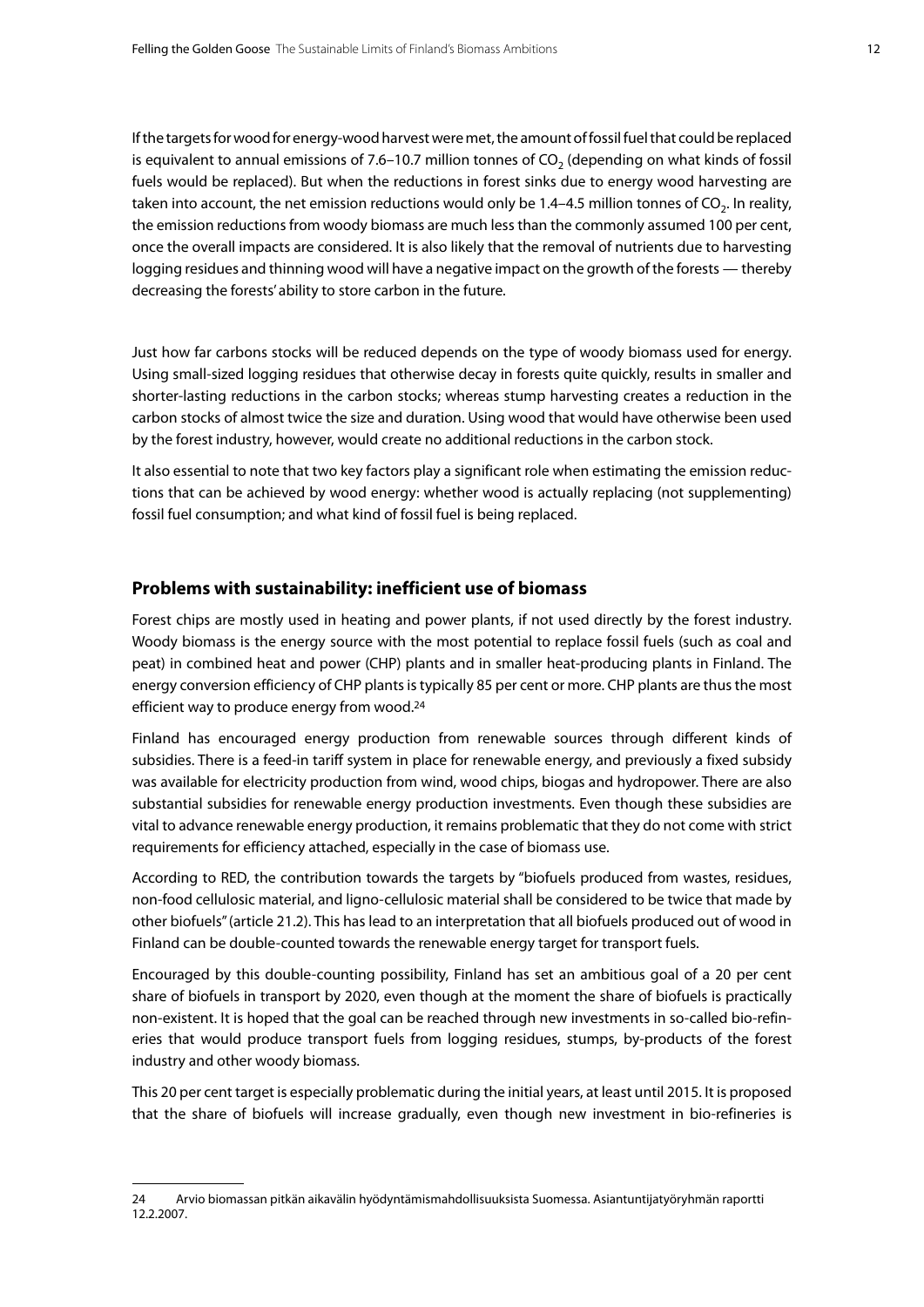unlikely be effective before 2015. In the proposed law<sup>25</sup> to promote use of biofuels in transportation, it is admitted that targets would initially have to be met with imported biofuels (which in practice means palm oil).

The woody biomass used for biofuel production can hardly be defined as a waste or by-product of the industry since it is mostly biomass that previously was left in the forest and is now separately harvested for energy use. Since, even in Finland, woody biomass is not a limitless resource, it should be used in the most efficient manner and where it is most needed to replace fossil fuels. Converting wood to transport fuel is likely going to be much less energy efficient than using the wood in CHP plants.

The transport sector in Finland could be built on biofuels from actual waste products and on electrical vehicles. But the double-counting incentive created by RED will lead to an inefficient use of biomass.

#### **Why sustainability criteria are needed**

Currently, the only regulations widely used and accepted in this area are the 'Recommendations for Energy Wood Harvesting'26 by Forestry Research Centre Tapio. They also serve as a basis for certification schemes like the PEFC in Finland. First issued in 2005, they were most recently updated in 2009.

The 2009 update, however, did not reflect recent developments in the understanding of environmental impacts. Even a special report<sup>27</sup> issued by Tapio and the Finnish Forest Research Institute, suggesting improvements to the recommendations from an environmental perspective, was not incorporated. It must be noted that the recommendations, as such, are voluntary and include no verification system.

Despite the growing volume of research available, it is often argued that there is not yet enough knowledge and understanding of the environmental consequences of energy wood harvesting. Wider assessments of environmental impacts, like the 2008 report by Tapio and Metla, have also not taken into consideration the possible impacts of the current targets for energy wood harvesting, but are still based on the lower targets set in 2008.

When releasing the National Renewable Energy Action Plan for Finland in 2010, the government promised that it would carry out an environmental impact assessment of the new targets for energy wood extraction. But a research programme to assess the impacts and risks of the growing use of renewable energies was only started in 2012.<sup>28</sup> Such an impact assessment is still much needed but any possible recommendations and outcomes are only expected by the end 2013. This will be too late to change the policies already put in place to reach the 2020 renewables target. Sadly, the research project will only look at the impacts of the current policies and targets so it will not be able to give direct recommendations for possible future policies.

So, the claimed lack of knowledge on the environmental (and forest health and water protection) impacts of energy wood harvesting has not led to limitations in energy wood harvesting targets. In fact, it has been used to justify limitations to environmental regulation while energy wood harvesting continues to grow.

A lack of sustainability criteria for biomass and an assumption there is no ecological limitation to the amount of biomass that is available, combined with an absence of binding targets for energy saving,

<sup>25</sup> [http://www.tem.fi/files/27834/HEluonnos\\_jakeluvelvoite\\_160910\\_korj.pdf](http://www.tem.fi/files/27834/HEluonnos_jakeluvelvoite_160910_korj.pdf)

<sup>26</sup> [http://www.tapio.fi/files/tapio/Aineistopankki/Energiapuusuositukset\\_verkkoon.pdf](http://www.tapio.fi/files/tapio/Aineistopankki/Energiapuusuositukset_verkkoon.pdf)

<sup>27</sup> Kuusinen, M., Ilvesniemi, H. (toim.) 2008. Energiapuun korjuun ympäristövaikutukset, tutkimusraportti. Tapion ja Metlan julkaisuja. [Verkkodokumentti]. Saatavissa [www.metsavastaa.net/energiapuu/raportti.](www.metsavastaa.net/energiapuu/raportti)

<sup>28</sup> <http://www.ymparisto.fi/default.asp?contentid=408832&lan=fi>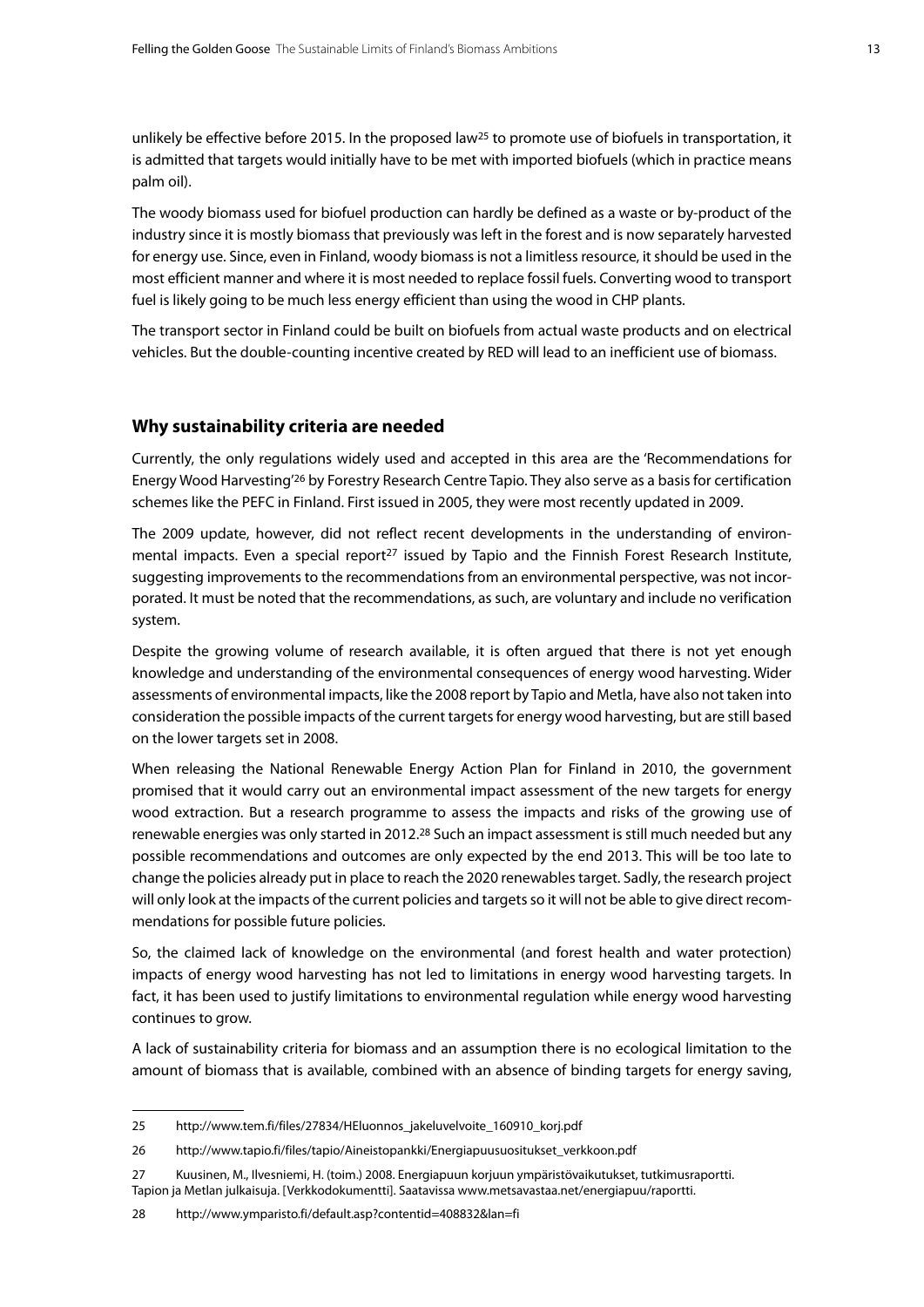has led to energy policies that have as their main priority simply the fulfilment of renewable energy goals — not to mitigate climate change in a sustainable way.

This is clearly illustrated by the fact that none of the governmental strategies, proposed laws or papers to promote the use of renewable energies actually give an estimate of the actual emission reductions that would be delivered. New research on the real climate benefits of energy wood, when shrinking of the soil carbon stocks are considered, clearly show that the benefits of woody biomass need to be more carefully analysed, and guaranteed through meaningful sustainability criteria.

The underlying tone of the debate about sustainability criteria for biofuels and biomass (apparent in the report "Sustainability criteria of the EU's renewable energy Directive" (see above)) is that first and foremost they are designed to guarantee sustainability of biofuels produced outside the EU. They are not appropriate for European conditions. Sustainability issues (in particular biomass production in Europe) clearly need to be highlighted more by the Commission and sustainability guidelines must be drafted that specifically address European circumstances.

One final aspect of sustainability is developments beyond 2020. So far, the scenarios for wood availability for energy in Finland presume a target of 13.5 million  $m<sup>3</sup>$  per year to be feasible, with enough wood available to be able to choose between different types of wood to reach the targets. But many scenarios show this target to be close to the maximum amount that can be sustainably harvested. This all greatly depends on the development of the forest industry in Finland. At the same time, with most investments and incentives focussed on one source of energy — the energy use of biomass — the capacity-building of other renewable energy sources is lagging behind. How Finland will move beyond the 38 per cent target for renewable energy remains an open question.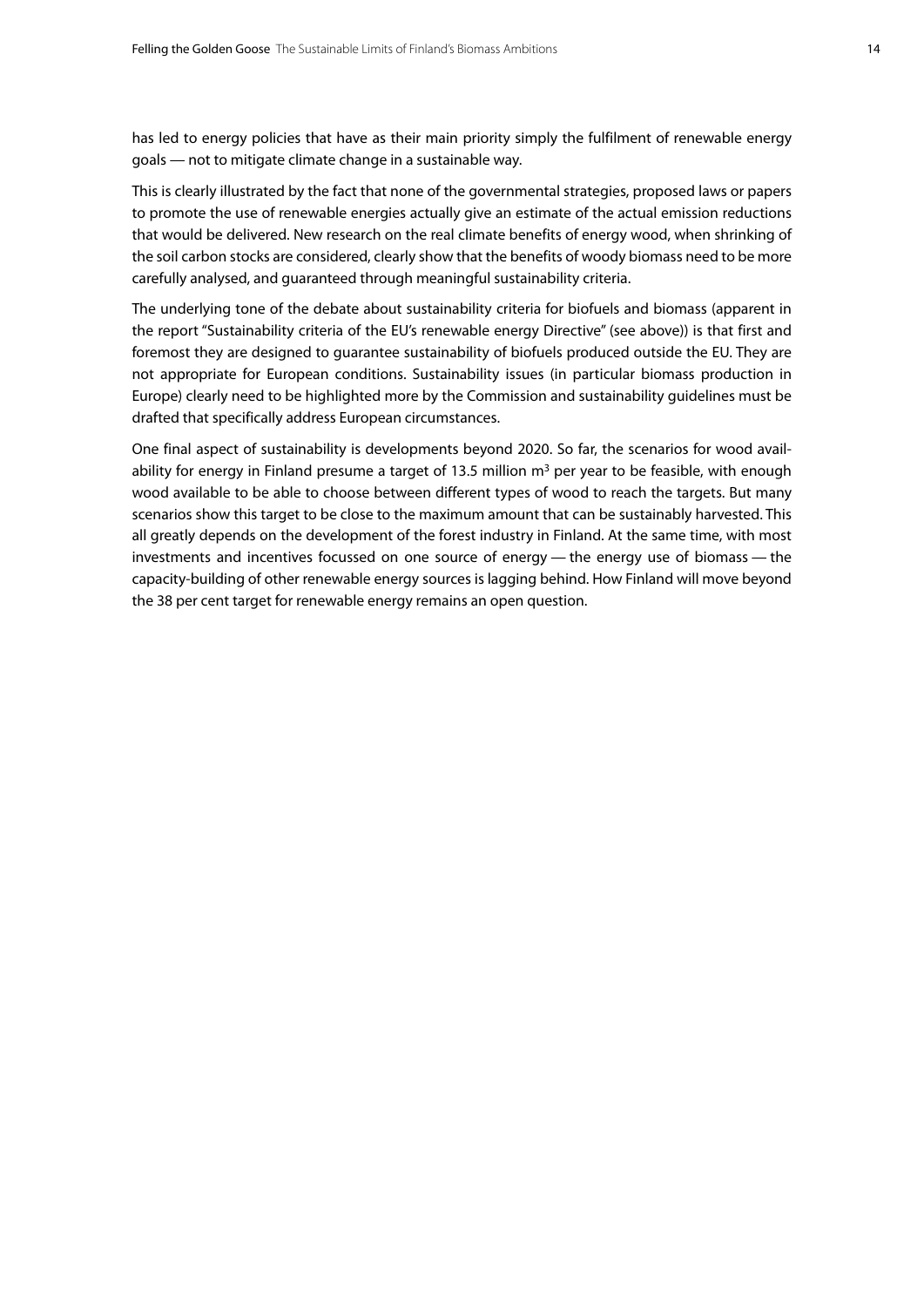### <span id="page-14-0"></span>**4. Key recommendations for policy makers**

We recommend that policy makers, as an initial response to the concerns raised in this paper, urgently take action on the following issues:

- • **Binding targets and comprehensive measures for energy saving and efficiency need to be ensured.** The proposed Directive on energy efficiency provides a good tool for Finland and the rest of the EU to implement energy-saving measures. It is essential to lower overall energy consumption in order to maintain the use of biomass within the limits of sustainable biomass supply, and to ensure biomass will substitute, not supplement, non-renewable energy sources. The long-term targets for biomass use in Finland should be re-evaluated in relation to the overall energy consumption levels in the upcoming revision of Finland's Climate and Energy Strategy.
	- The Finnish government should strongly support the development of binding and **ambitious sustainability criteria for biomass in the EU.** As one of the biggest users of biomass for energy, Finland should lead the way in implementing such criteria on a national level, rather than make efforts to delay them. Finland should push for sustainability criteria that: minimise the carbon debt arising from increasing biomass use; ensure efficient use of biomass; and exclude biomass produced in areas important to biodiversity.
		- • **Only efficient uses of biomass for energy should be subsidised.** Burning biomass always creates both heat and power. Both should be fully utilised when using biomass, a scarce resource, for energy production. In Finland, subsidies for electricity production from renewable sources come with no requirements relating to the efficiency of biomass burning. The government is also investing in biofuel production from wood — where a lot of energy can be lost in the transformation process.
		- **The limits of biomass use need to be recognised and addressed.** Targets for increasing the use of biomass mostly rely on biomass resources that were previously left in situ, such as stumps and harvesting residues. So it is obvious that biomass use for energy will increase the pressure on forests. Yet, in Finland's National Forest Programme, targets for wood removals only consider roundwood. There is no evaluation of the overall impact, or the limits of sustainability, of combined roundwood and energy wood removal. The forests in Finland cannot sustainably supply much more than what is already used. The demand for energy wood should not push wood removals beyond these limits and that is why the targets for wood energy use should be set in relation to the overall targets on wood removals.